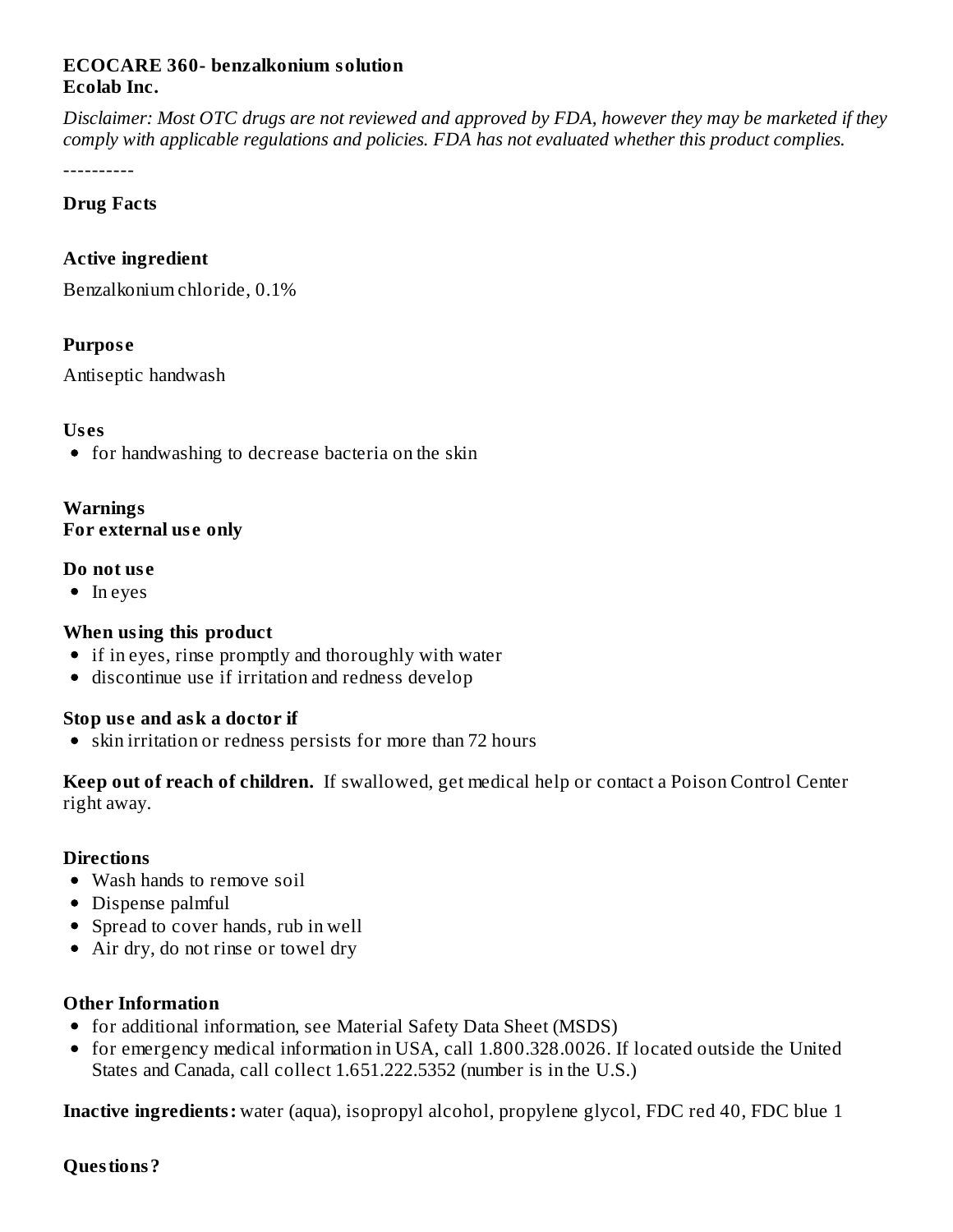## **Principal Display Panel - Repres entative Label**

#### **ECOLAB**

#### **EcoCare 360**

Hand Sanitizer with Skin Conditioner

## **Active Ingredient:** Benzalkonium Chloride 0.1%

1250 mL (42.3 flx oz)

Hand Sanitizer

## Ecolab 370 Wabasha Street N St Paul MN 55102-1390 USA

tel: 1 800 392 3392

© 2014 Ecolab USA Inc All rights reserved

Made in United States

www.ecolab.com 759199/5300/1114



| Drug Facts<br><b>Active ingredient</b><br><b>Purpose</b><br>Benzalkonium chloride 0.1%.<br>Antiseptic handwash<br><b>Uses</b><br>for handwashing to decrease bacteria on the skin | <b>Drua Facts continued </b><br><b>Drug Facts (continued)</b><br>Other information<br>When using this product<br>if in eyes, rinse promptly and thoroughly with water<br>for additional information, see Material Safety Data Sheet (MSDS)<br>discontinue use if irritation and redness develop<br>for emergency medical information in USA, call 1.800.328.0026. If located<br>outside the United States and Canada, call collect 1.651.222.5352 (number<br>Stop use and ask a doctor if<br>$\overline{\mathsf{ls}}$ in the U.S.)<br>skin irritation or redness occurs for more than 72 hours | Datos sobre la droga<br>Propósito<br>Ingrediente activo<br>Cloruro de benzalkonium 0.1%<br>Jabón antiséptic para manos<br><b>Usos</b><br>avado de manos para reducir el conteo de bacterias sobre la piel |
|-----------------------------------------------------------------------------------------------------------------------------------------------------------------------------------|------------------------------------------------------------------------------------------------------------------------------------------------------------------------------------------------------------------------------------------------------------------------------------------------------------------------------------------------------------------------------------------------------------------------------------------------------------------------------------------------------------------------------------------------------------------------------------------------|-----------------------------------------------------------------------------------------------------------------------------------------------------------------------------------------------------------|
| <b>Warnings</b><br><b>External use only</b>                                                                                                                                       | Inactive ingredients water, isopropyl alcohol, propylene glycol, FD&C Red<br>Keep out of reach of children. If swallowed, get medical help or contact a<br>40. FD&C Blue<br>Poison Control Center right away.<br>Questions? call 1,800,392,3392                                                                                                                                                                                                                                                                                                                                                | Advertencia<br>Sólo para uso externo                                                                                                                                                                      |
| Do not use<br>$\blacksquare$ in eves                                                                                                                                              | <b>Directions</b><br>wash hands to remove soil<br>dispense palmful<br>spread to cover hands, rub in well<br>air dry, do not rinse or towel dry                                                                                                                                                                                                                                                                                                                                                                                                                                                 | No lo use<br><b>n</b> en los oios                                                                                                                                                                         |

| <b>ECOCARE 360</b>                                                           |                        |                                        |                          |                         |          |  |
|------------------------------------------------------------------------------|------------------------|----------------------------------------|--------------------------|-------------------------|----------|--|
| benzalkonium solution                                                        |                        |                                        |                          |                         |          |  |
|                                                                              |                        |                                        |                          |                         |          |  |
| <b>Product Information</b>                                                   |                        |                                        |                          |                         |          |  |
| Product Type                                                                 | <b>HUMAN OTC DRUG</b>  | Item Code (Source)                     |                          | NDC:47593-275           |          |  |
| <b>Route of Administration</b>                                               | <b>TOPICAL</b>         |                                        |                          |                         |          |  |
|                                                                              |                        |                                        |                          |                         |          |  |
|                                                                              |                        |                                        |                          |                         |          |  |
| <b>Active Ingredient/Active Moiety</b>                                       |                        |                                        |                          |                         |          |  |
|                                                                              | <b>Ingredient Name</b> |                                        | <b>Basis of Strength</b> |                         | Strength |  |
| BENZALKONIUM CHLORIDE (UNII: F5UM2KM3W7) (BENZALKONIUM -<br>UNII:7N6JUD5X6Y) |                        | <b>BENZALKONIUM</b><br><b>CHLORIDE</b> |                          | $0.1$ mg<br>in $100$ mL |          |  |
|                                                                              |                        |                                        |                          |                         |          |  |
|                                                                              |                        |                                        |                          |                         |          |  |